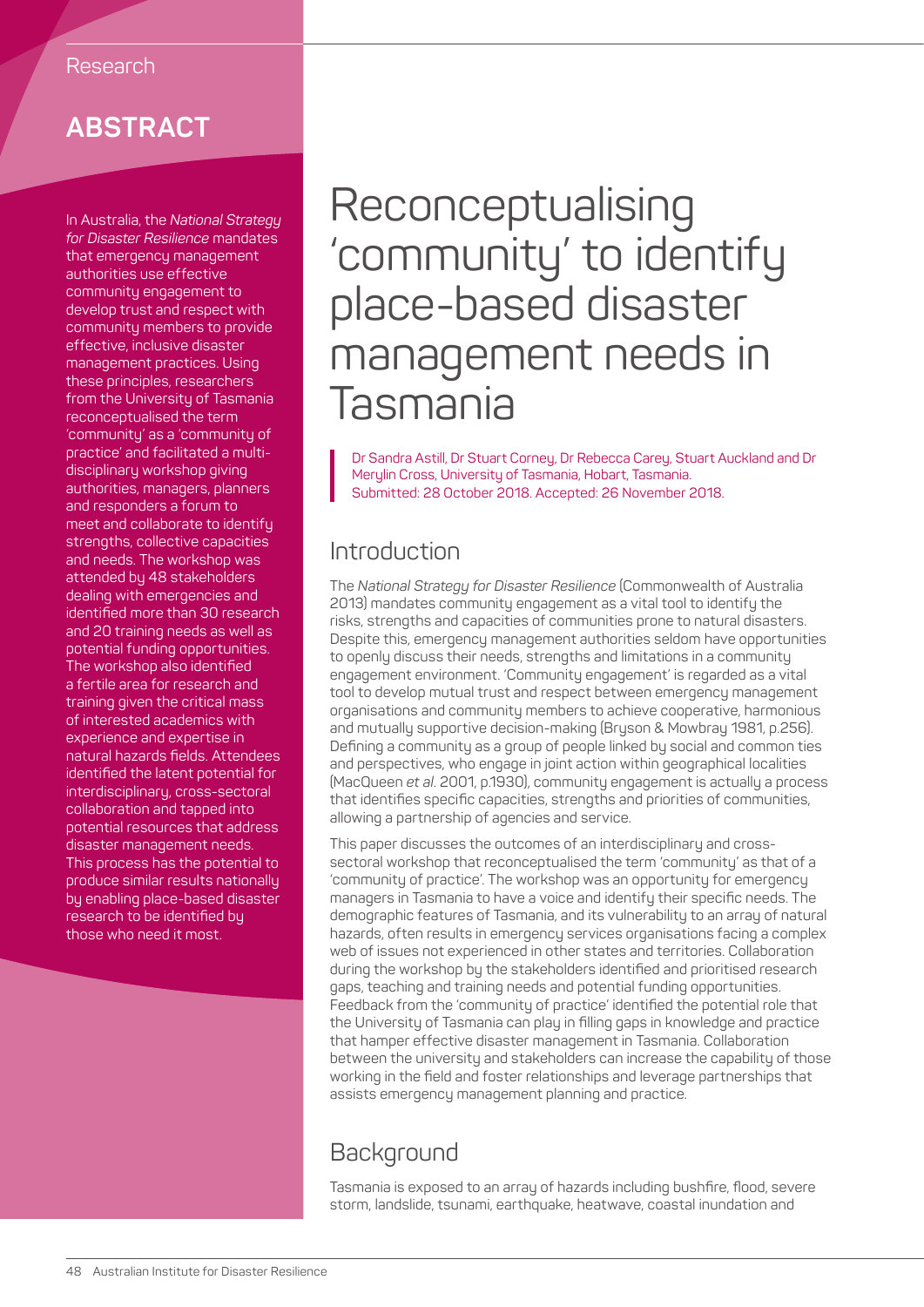pandemic influenza (Tasmanian Government 2016). A reminder of this was the damage and havoc created by flash flooding in Hobart in May 2018 (Australian Broadcasting Commission 2018). Tasmania also has a history of severe bushfire seasons that are faced by many small, and sometimes more isolated, communities. The existing body of research identifies factors influencing how people prepare for, respond to and recover from natural disasters that include age, health, social connectedness and access to services (Cherry *et al*. 2010, Cutter & Finch 2008, Fernandez *et al*. 2002, Horney *et al*. 2012). However, Tasmania faces additional challenges. The population is ageing faster than others in Australian states and territories (Australian Bureau of Statistics 2016) and almost 20 per cent of Tasmanians are over the age of 65 years. Issues of ageing are compounded by social and health indicators that align the state with those of rural and remote Australia (Tasmanian Government 2013). Such statistics have serious implications for natural disaster preparation and recovery, particularly considering that Tasmania has a highly decentralised population (Tasmanian Government 2012).

## Community engagement

To deal effectively with issues that could compromise the safety of individuals and communities during a disaster, emergency managers and planners must identify vulnerable populations early. In Australia, agencies are mandated to engage proactively with communities through a process of engagement, described by the *National Strategy for Disaster Resilience* as '… the process of stakeholders working together to build resilience through collaborative action, shared capacity building and development of strong relationships built on mutual trust and respect' (Commonwealth of Australia 2013, p.2). To this end, community engagement is a vital process to identify community perceptions and concerns and establish effective policies and actions related to disaster risk reduction (Teo *et al*. 2017, p.38).

Typically, the term 'community', when used within emergency management contexts, has meant populations residing in a disaster-prone area. To date, the term 'community' has not put the focus on those trying to manage disasters and the resulting effects. This highlights a gap in the processes used to understand what information emergency managers and planners need to improve their capacity and capability to respond. It also highlights that emergency management, which encapsulates planning, organisation, coordination and implementation of measures necessary to prevent, mitigate, respond to, overcome and recover from an emergency (Tasmanian Government 2006) is not a homogenous process. Unique circumstances create unique issues that are often relevant to unique locations. Tasmania is an example.

To address this, a bottom-up, inclusive, community engagement process, typically used when engaging with communities located in exposed and disaster-

### Research

prone locations, was used to identify the needs of those at the frontline of emergency management. This process is a key component of the *National Strategy for Disaster Resilience* Community Engagement Framework (Commonwealth of Australia 2013, p.3) that outlines the importance of this approach to achieve community and organisation resilience. The strategy acknowledges the importance of local programs that recognise an agency's operational requirements. Of equal importance is balancing specialist expertise with community expertise for planning, decision-making, preparation and response and recovery activities. Such processes operate on three fundamental principles:

- **•** an understanding of a community's capacity, strengths and priorities
- **•** recognising a community's uniqueness and complexity
- **•** partnering with a community to support existing networks and resources.

The strategy stresses that in order to understand a community's capacity, strengths and priorities, people involved in the community engagement process must respect and use local knowledge, resources (economic, physical, social and environmental) and tap into existing networks (Commonwealth of Australia 2013, p.4). This must be accompanied by an appreciation and assessment of the risks faced and an understanding of the levels of community awareness and preparedness that exist (Commonwealth of Australia 2013, p.4).

The strategy outlines that effective community engagement must recognise the complexities involved in engaging with a community and recommends engagement activities that consider a community's unique and diverse characteristics. Actions should be meaningful, inclusive and consider differing perceptions of risk. Plans should be flexible and identify and address barriers, as well as recognise that communities evolve and change over time. Understanding differences in perceptions of risk is important. As such, the strategy acknowledges the importance of considering aspects of age, gender, culture, physical abilities, geographical locations, access to services and social disadvantage within the community (Commonwealth of Australia 2013, p.7). The strategy also highlights the importance of building on existing social capital, developing initiatives that engender local action and partnering with the community; fostering relationships with community leaders and respecting community choices.

# Reconceptualising 'community'

Using the *National Strategy for Disaster Resilience*  community engagement principles, it was clear that such a process was capable of identifying the needs and capacity of any community. The only challenge was to reconceptualise the term 'community' to the collective group of individuals, organisations, government departments, not-for-profit organisations and volunteers who are called to action when assistance is needed. Therefore, the 'community' within this community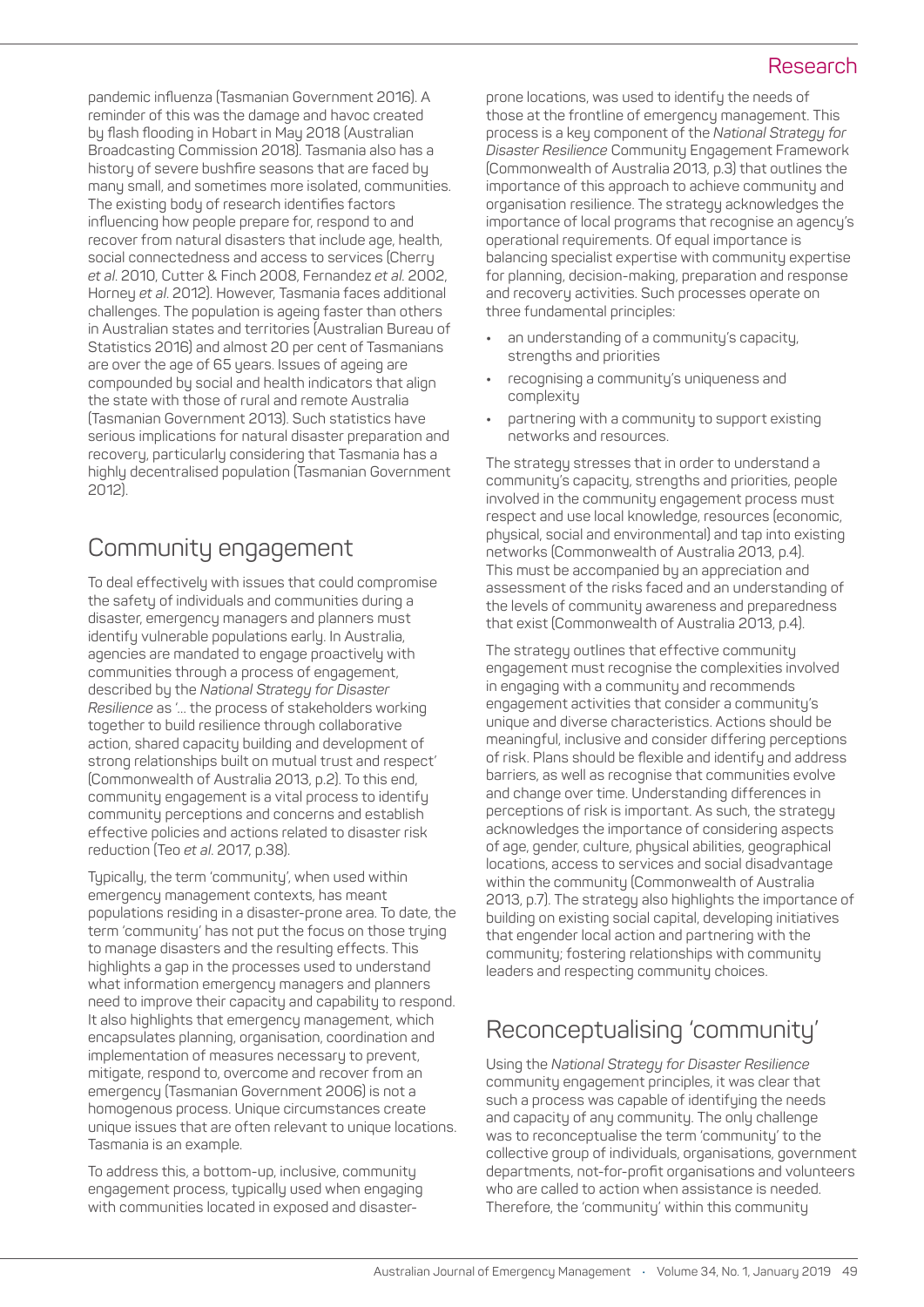engagement process, became a 'community of practice' with a membership of emergency management organisations, managers, planners, volunteers and responders charged with keeping people, property and environments safe during times of extreme events.

Here, 'community of practice' included emergency services personnel, such as the Tasmania Fire Service and the State Emergency Service, local government disaster managers, government representatives from the Tasmanian Department of Health, Tasmania Networks, the Tasmanian Department of Premier and Cabinet, Mineral Resources Tasmania, the Department of State Growth and the Tasmanian Climate Change Office. Representatives from the Red Cross, the Bureau of Meteorology and the CSIRO were also included as were local hydrologists, engineers and academics from the university; representing 14 disciplines with natural disaster interests.

The aim of the community engagement process was to discover the issues faced in relation to emergency services delivery in Tasmania; what was needed to improve service delivery, what collaborations would improve practice, what those collaborations would look like and what role the university could play to facilitate these. The workshop allowed quick identification of the priority needs for Tasmania that align with the 2016 Tasmanian State Natural Disaster Risk Assessment (White *et al*. 2016). The risk assessment report is a place-based risk assessment of Tasmania's vulnerability to a range of priority natural hazards, including the risks Tasmania specifically faces associated with a changing climate including heatwave and coastal inundation. The report builds understanding and awareness of the natural hazards that have the greatest potential to impact on the state. This will assist Tasmania to be better prepared for, respond to and recover from natural disasters.

The workshop created linkages and opportunities between the university and the community by working together on Tasmanian-focused natural hazard projects and initiatives. The aim is to strengthen the capacity of these 'communities of practice' while giving voice to local disaster authorities to guide future natural hazard research initiatives.

# The 'community of practice'

Almost 50 stakeholders attended the workshop held in Hobart in August 2018. Topics included risk assessment, the changing profile of risk caused by changes to the climate, theories of adaptive and resilience capacity of individuals and communities to natural hazards, community engagement strategies and issues related to providing health services in rural settings during a natural hazard event. Group discussions elicited research needs, teaching and training gaps specific to emergency planning as well as funding opportunities.

Participants discussed what they needed to enable them to fulfil their roles, improve their capacities and practices and identified who they needed to collaborate with to achieve goals and instigate positive change.

Within two hours, participants identified 34 research needs, 24 teaching and training needs, and 31 potential funding sources. Interestingly, many of the research and training needs identified were specific to Tasmania, including the state's demographic challenges, particularly in relation to evacuation, volunteerism and rural health service provision. Gaps between state and local government policy expectations and frontline emergency management capabilities were also of concern, along with the need for hazard modelling and mapping, the mental health of ageing emergency responders and problems associated with Tasmania's low literacy levels and the effect that has on hazard communication. The training gaps included specific natural hazard training in the current nursing curriculum and the need for courses on land rehabilitation, hydrology, fire management and land-use planning. Participants also called for the development of a Tasmania-focused natural hazard HUB to coordinate research between academics, practitioners and partner networks.

Conversations were rigorous, demonstrating a genuine interest in working together. Attendees had a strong sense of cooperative goodwill, generosity and collegiality. Post-workshop evaluation surveys identified a number of additional research ideas and some projects have entered planning stages. The success of the workshop and energy generated had fed into a collaborative community-based forum on bushfire preparedness in two ageing communities and a natural disaster symposium for academics and external stakeholders undertaking natural hazards research. This will showcase the breadth of research activity on natural hazards being undertaken and foster the continuation of collaboration and information sharing.

### **Outcomes**

The Bushfire and Natural Hazards CRC has undertaken and produced a significant body of work (http://www. bnhcrc.com.au/research/cluster/communicationswarnings).To expand on this, the workshop identified research, training and potential funding opportunities specific to Tasmania. This will increase the probability that Tasmania is well-positioned to fill gaps and meet emerging needs in emergency preparedness, response and recovery. Many attendees expressed that the partnership support of the university would increase the capacity of those working in the emergency management field and foster relationships and partnerships that would help the community of practice build the resilience and wellbeing of individuals and communities in Tasmania.

Qualitative researchers understand that complex personal and social problems are best solved by drawing on multiple viewpoints and that those viewpoints are expressed best by people with lived experience (Lapan, Quartaroli & Riemer 2001). The methods used to collect those viewpoints form the basis of inclusive community engagement processes used by emergency managers working within communities. It is logical that people working in the field as a community of practice allows